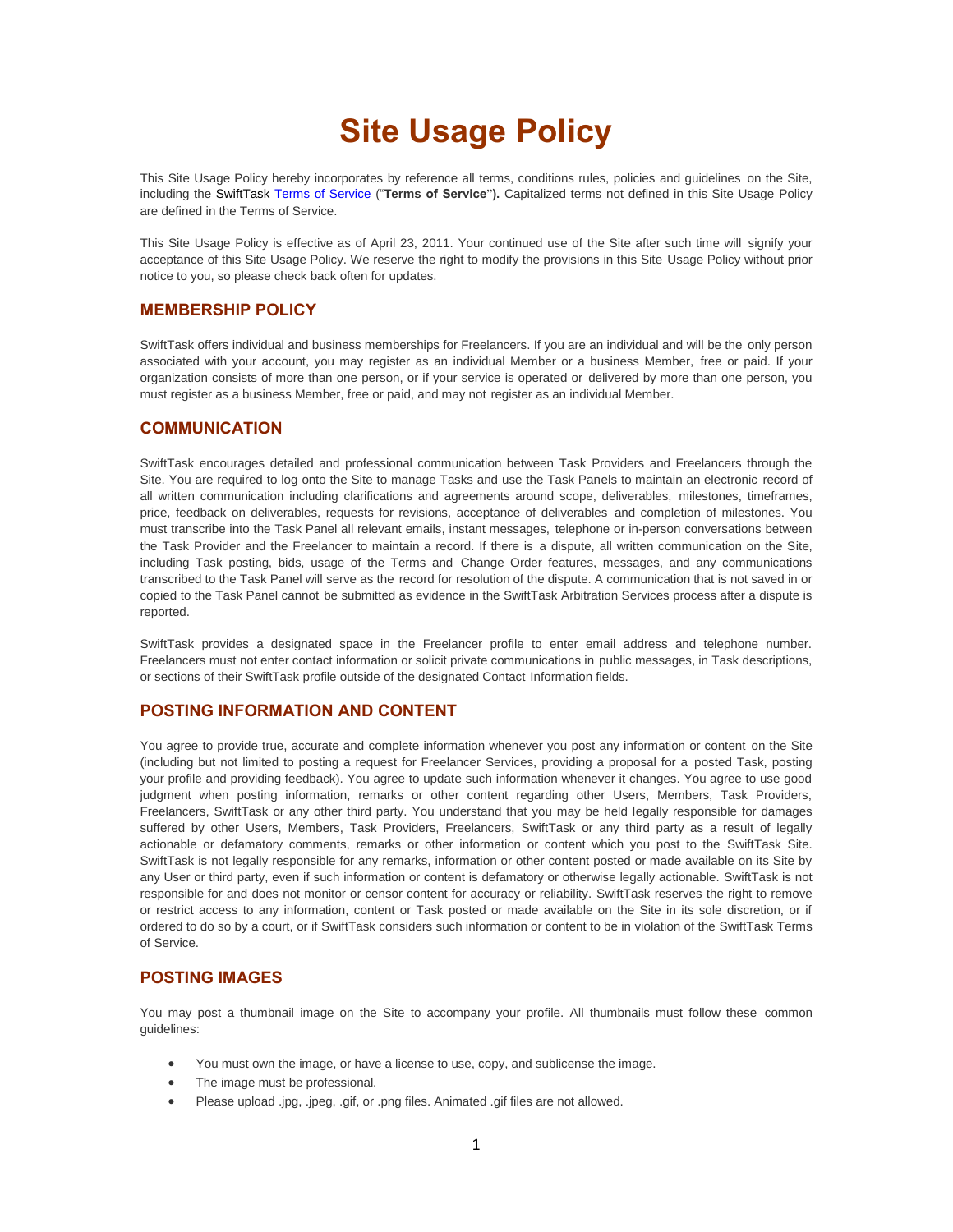• The thumbnail may be left blank.

If you are an individual Member, then in addition to the common guidelines above, your thumbnail image also must follow these guidelines:

- The image must be a portrait that is a truthful representation or you (i.e. no stock photos, fakes, or logos).
- An avatar of reasonable likeness is acceptable.
- Group photos are not acceptable. Please remove other individuals from the photo.
- Very small images are not acceptable. You must be identifiable in the image, or reflect your logo clearly.

If you are a business Member, then in addition to the common guidelines above, your thumbnail image also must follow these guidelines:

- The image may be a logo, a portrait of you or your company, or a relevant piece of your work.
- If the image is a portrait, it must be a truthful representation (i.e. no stock photos or fakes).
- You must be identifiable in the image, or reflect your logo clearly.

## **POSTING TASKS**

As a Task Provider, when posting Tasks and selecting Freelancers, you agree to the following guidelines:

- Post Tasks with clear scope, well-defined deliverables and required time frames. Do not hesitate to contact Customer Support for assistance with posting a Task.
- Answer clarifying questions from Freelancers on the Task Board.
- Accept a bid only when it has a clear description of the work, well-defined deliverables, precise timeframes and payment terms.
- Evaluate multiple bids against criteria important to you, such as a Freelancer's work experience, education, portfolio, certifications, references, feedback from prior Task Providers, location, communication style and cost.
- Ask for the Freelancer's standard response times.
- Once you have selected a freelancer(s) for your Task, log onto the Site to manage the Taskplan using "My Active Tasks" section under "Tasks" tab.

## **PROHIBITED TASK POSTINGS**

You agree NOT to do the following when you post a Task or transmit information on the Site:

- Post any Task, submit any proposal, or otherwise use SwiftTask to transmit any content or conduct any transaction that would violate any applicable law or regulation in the U.S. and any other country.
- Post any Tasks that are fake posted without the intention to hire or complete the Task, or posted only to receive pricing information.
- Post any Tasks that offer commission or equity compensation.
- Post any Tasks that request free services.
- Post any Task, proposal, deliverable or transmit any content that infringes a third party's intellectual property rights, license rights, the terms and conditions of use of such third party's Web site or copyrighted materials or such third party's rights of publicity or privacy.
- Post any Task, proposal, or deliverable or transmit any content related to or containing any adult or sexually explicit material.
- Post Tasks related to bulk email or spam, including but not limited to bulk email hosting, scripts, active code, programs, proxies, lists and relay servers.
- Post any Task, submit any proposal that violates, or has the potential to violate, the integrity of academic and professional applications, tests and work, for example, by passing off the skills, ideas or words of another as one's own; using another's production or content without crediting the source; presenting as new and original, ideas or products derived from an existing source; presenting fabricated facts, persons or sources as real.

# **PROHIBITED SITE ACTIVITIES**

You agree NOT to do any of the following on the Site: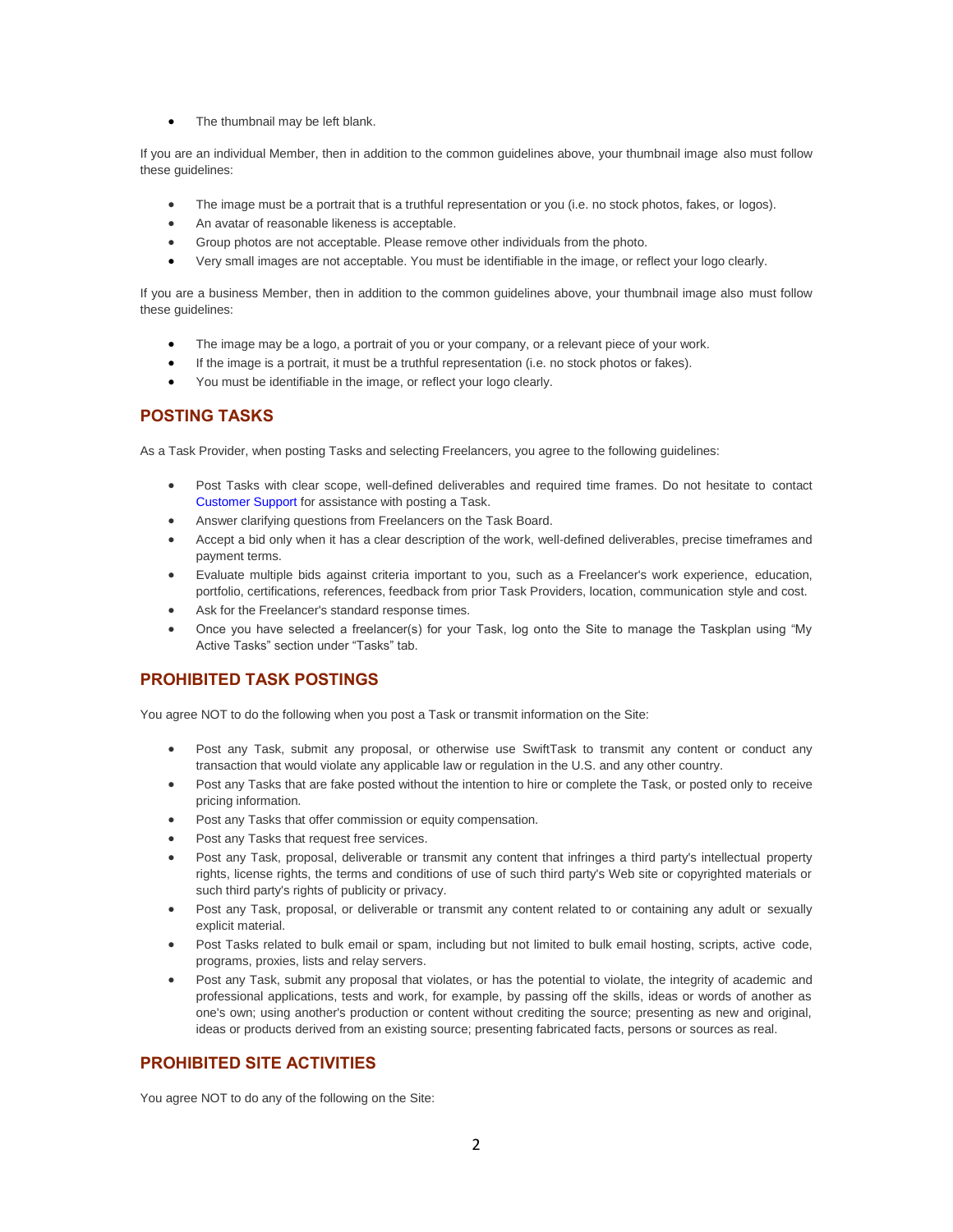- Post false or misleading information about a product, service or service request.
- Post logos, seals or slogans from third parties on the Site unless such material is provided by SwiftTask or an SwiftTask partner, or you have received express written permission from SwiftTask to display such third-party logo, seal or slogan.
- Post or transmit any content that is profane, vulgar, racist, offensive, threatening, harmful, abusive, defamatory or disparaging.
- Post or transmit unprofessional or offensive comments about a User, Member, Freelancer, Task Provider, SwiftTask, or any third party.
- Suggest or solicit another User to contact you directly in order to buy or sell services outside of SwiftTask.
- Post or introduce software on the Site that: (i) is designed to disrupt, disable, harm or otherwise impede in any manner, including aesthetic disruptions or distortions, the operation of this Site or any other software, firmware, hardware, computer system or network (sometimes referred to as "viruses" or "worms"); (ii) would disable or impair this Site or any other software, firmware, hardware, computer systems or networks in any way where such disablement or impairment is caused by the elapsing of a period of time, exceeding an authorized number of copies, advancement to a particular date or other numeral (sometimes referred to as "time bombs," "time locks" or "drop dead" devices); (iii) would permit you or any other person to access this Site or any other software, firmware, hardware, computer systems or networks to cause such disablement or impairment or transmit information (sometimes referred to as "traps," "access codes," or "trap door" devices, or "spyware"); or (iv) which contains any other similar harmful, malicious or hidden procedures, routines or mechanisms which would cause such programs to cease functioning or to damage or corrupt data, storage media, programs, equipment or communications or otherwise interfere with operations.
- Access, tamper with or use non-public or non-authorized areas of the Site. Unauthorized individuals attempting to access these areas of the Site may be subject to prosecution.
- Tamper with postings of other Users, Members or SwiftTask.
- Solicit or gather any User's or Member's information available from the Site, such as other usernames, phone numbers and email addresses, for any commercial or business purposes or to transmit any unsolicited advertising, junk mail, spam or chain letters.
- Do anything which would create or impose an unreasonable or disproportionately large burden or load on the Site.
- Use robots, spiders, scrapers or other automated means to access information in our Site for any purpose without express written permission from SwiftTask.
- Frame or link to the Site except as permitted in writing by SwiftTask.
- Impersonate or misrepresent your affiliation with any person or entity.
- Require or request that a Freelancer deliver a free mock-up or proof of concept as part of a proposal submission or as a condition to consideration of a proposal.
- Repeat any action after you receive warning or request to desist from SwiftTask, whether or not that action is explicitly prohibited in the policies stated on the Site.
- Fail to respond to an email from SwiftTask regarding violation, dispute or complaint within two business days.
- Use the Site if you are not able to form legally binding contracts, are under age or are temporarily or indefinitely suspended from our Site.
- Take any action that may undermine the feedback or ratings systems (such as importing or exporting feedback information off the Site, or using feedback as an extortion mechanism).
- Copy, modify or distribute content from the Site, except for your own information and use, without the prior express written permission from SwiftTask.
- Select a Task Provider or hire a Freelancer on the basis of religion, sex or race.
- Violate a request by SwiftTask to not post Tasks deemed by SwiftTask in its sole discretion to be contrary to the interests of the Site or the SwiftTask User community.

#### **PROVIDING SERVICES**

#### **Registering to Provide Services**

If you wish to provide services through SwiftTask, you must complete the Freelancer registration process, and select a membership program. You agree to provide true, accurate, complete information and to update such information to maintain its truthfulness, accuracy and completeness. For purposes of your SwiftTask registration information, your true, accurate, complete location is the primary place from which your Freelancer Services are rendered. Misleading information about your location is not allowed on SwiftTask. At the beginning of your membership application, and from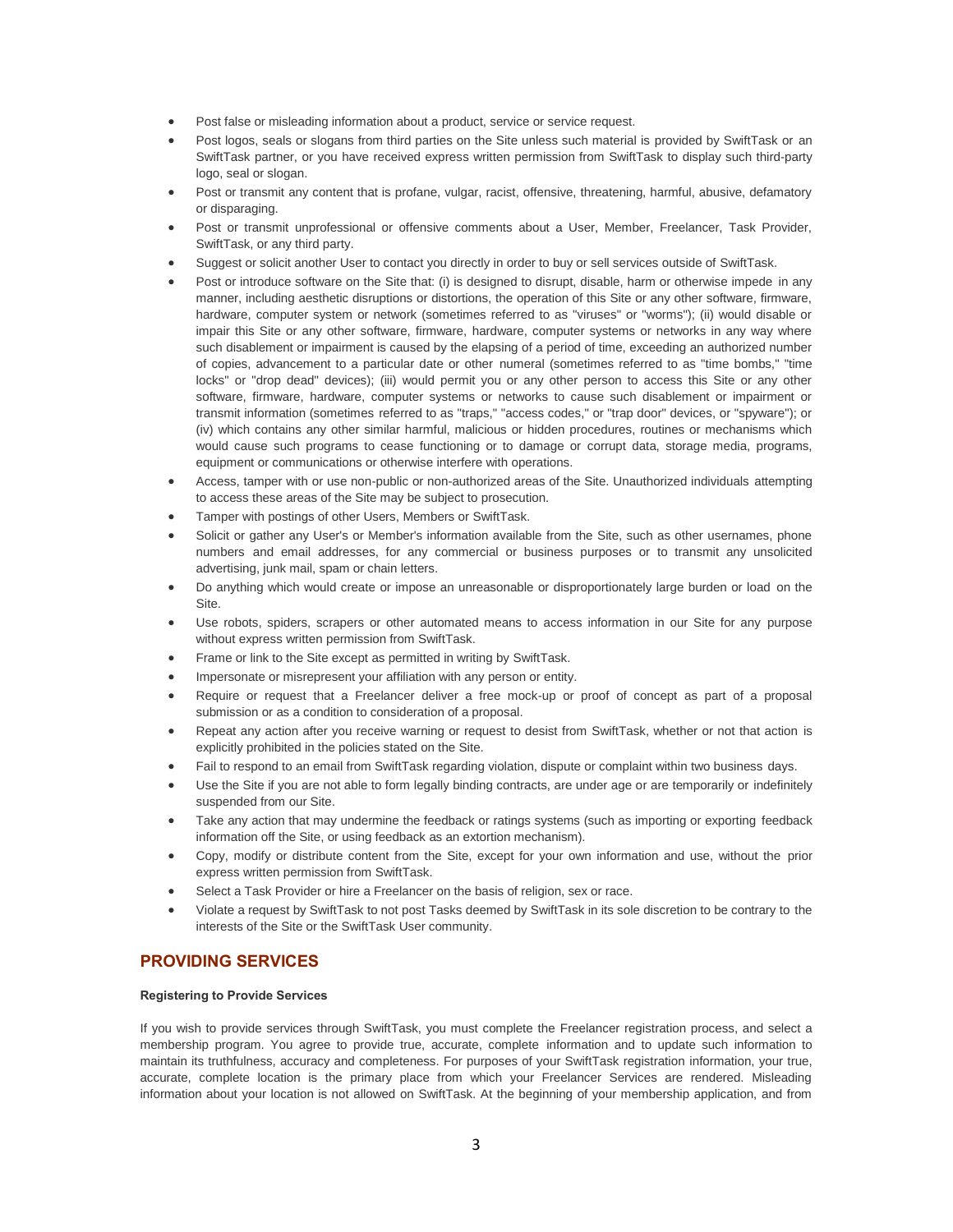time to time thereafter, your Account may be subject to verification as well as editorial and feedback reviews. SwiftTask can suspend or terminate your Account upon the discovery that any information you provided or posted is not true, accurate or complete, or as a result of other violations of the SwiftTask Terms of Service.

#### **Bid Guidelines**

- As a Freelancer, you agree to follow these guidelines when you submit a bid:
- Provide bids only for Tasks that you are a good fit for and you can complete within the Task Provider's time frames.
- Help the Task Provider clarify his or her needs and fully develop the Task scope and deliverables.
- Set expectations that you can meet or exceed.
- Specify how plan changes will be handled.
- Submit a bid reflecting your understanding of the scope of the Task and the amount of time/effort you plan to commit in order to provide high Task Provider satisfaction.
- Inform the Task Provider of your time frame and committed response time.
- Submit a new bid when needed to reflect any changes to price or delivery date, prior to the end of the bid period.
- Not submit unreasonably low bid prices or test bids. If you wish to submit a bid but require more information about the Task, post a message in the Task Board area to request more information, indicating your assumptions regarding the Task scope in your bid and making explicit that you will update the bid once you receive more information.
- Not submit bids that are made with the intent to commit fraud.
- Not offer your services in exchange for good feedback or for free.

#### **Task Fulfillment Guidelines**

You agree to the following Task fulfillment guidelines:

- Once you have been selected for a Task, log onto the Site to manage the Task and use the Task Panel to maintain an electronic record of all written communication between you and the Task Provider.
- Use the Task Panel to record your understanding of the scope, deliverables, milestones, time frames, price, feedback, revisions, schedule changes, vacation, availability, delays, acceptance of deliverables, and completion of milestones.
- Transcribe relevant emails, instant messages, telephone or in-person conversations between you and the Task Provider into the Task Panel to maintain a record of what is agreed.
- If there is a dispute, the data that you enter on the Site and the contents of the Task Panel will constitute the sole and exclusive record of facts and evidence for resolution of the dispute.
- Inform the Task Provider if a committed deliverable will be missed, offering an explanation and proposing a revised date.
- Inform the Task Provider if you will be unavailable for more than one business day.
- Respond promptly, within 1 business day, to all Task-related communication, whether from the Task Provider or from Swifttask.

#### **Audit Provisions and Record Keeping**

Unless you are using SwiftTask Milestone Payment System, and for a period of one year after accepting each Task, you agree to keep and maintain complete and accurate records related to the Freelancer Services that you perform for your Task Provider, including the service description, the bid and payment terms, and information on all repeat or follow-on Freelancer Services performed for each Task Provider originated on SwiftTask. If questions arise regarding services rendered, work performed or fees due to SwiftTask, you agree to provide copies of these records and other relevant documentation to SwiftTask within 20 days of SwiftTask's request.

## **RATING AND FEEDBACK SYSTEM**

Always leave objective balanced feedback about the Users with whom you have transacted. You acknowledge and agree that the Site contains public feedback from Users with whom you have transacted. You acknowledge that feedback results for you may consist of comments and ratings left by other Users and that SwiftTask may calculate a composite feedback number based on these individual ratings. Freelancers agree to be rated by Task Providers along several criteria, as